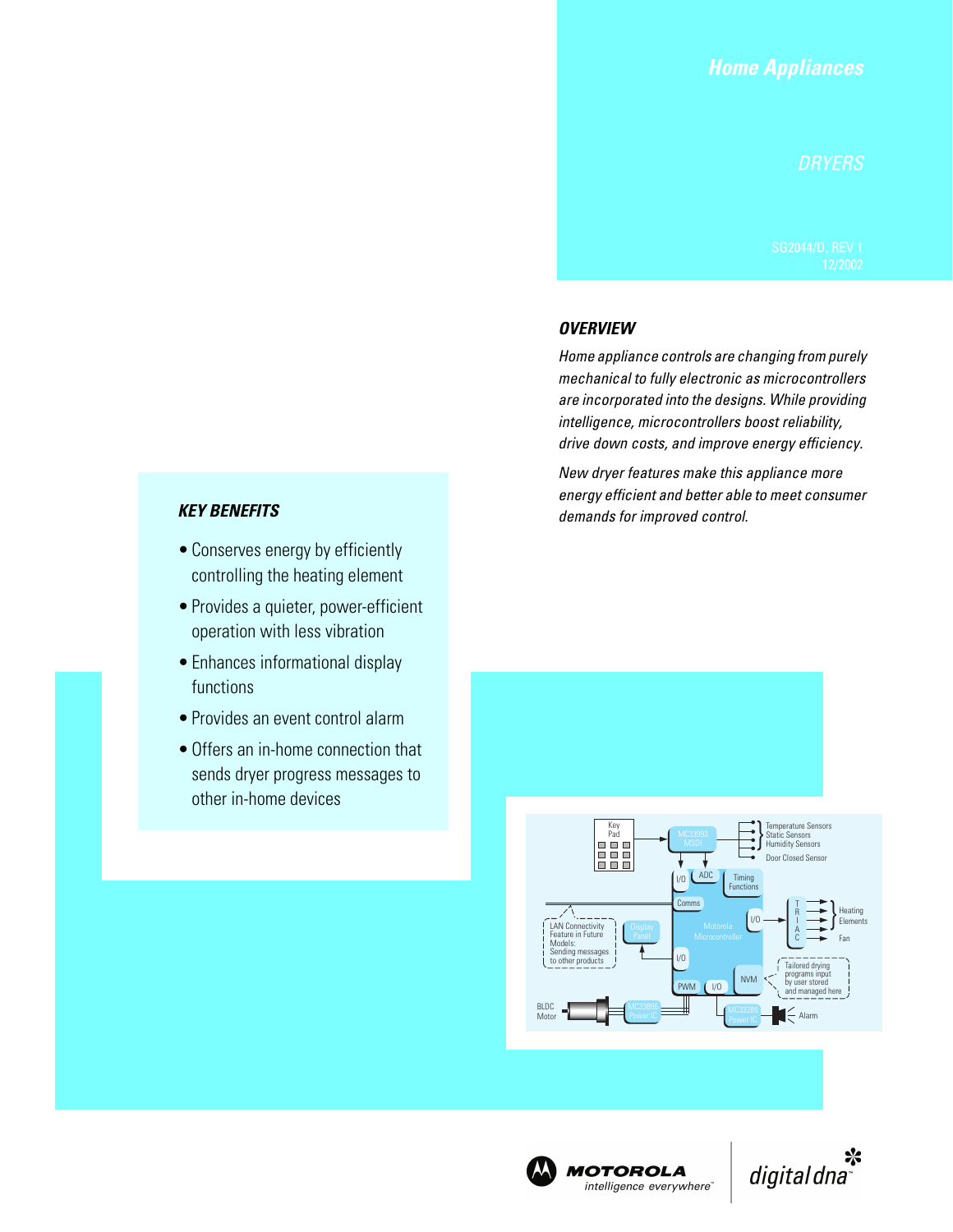

**Figure 1. Typical Dryer Application**

## *MOTOROLA ORDERING INFORMATION*

| <b>Part Number</b>                     | <b>Product Highlights</b>                              | <b>Additional Information</b>          |  |  |
|----------------------------------------|--------------------------------------------------------|----------------------------------------|--|--|
| MC68HC(9)08AZxx                        | ADC, SCI, SPI, CAN, EEPROM                             | WWW.motorola.com/semiconductorsNOTE    |  |  |
| MC68HC908MRxx                          | ADC, PWM, SCI, SPI                                     |                                        |  |  |
| MC68HC(9)08ABxx                        | ADC, SCI, SPI, EEPROM                                  |                                        |  |  |
| MC68HC(9)08GPxx                        | ADC, SCI, SPI                                          |                                        |  |  |
| MC68HC908GTxx                          | ADC, SCI, SPI, ICG                                     |                                        |  |  |
| MC68HC908GRxx                          | ADC, SCI, SPI                                          |                                        |  |  |
| MC68HC(9)08JLxx                        | ADC                                                    |                                        |  |  |
| MC68HC(9)08JKxx                        | ADC.                                                   |                                        |  |  |
| MC68HC908KXxx                          | ADC, SCI                                               |                                        |  |  |
| MC68HC908Qxx                           | Low pin count, low cost                                |                                        |  |  |
| MC33289                                | Dual high-side switch for inductive load - 40 $\Omega$ | www.motorola.com/semiconductors/analog |  |  |
| MC33896                                | Three-phase 42-volt motor pre-driver                   |                                        |  |  |
| MC33993                                | Switch detection interface 22 inputs                   |                                        |  |  |
| MOTE: Soarch on the listed part number |                                                        |                                        |  |  |

NOTE: Search on the listed part number.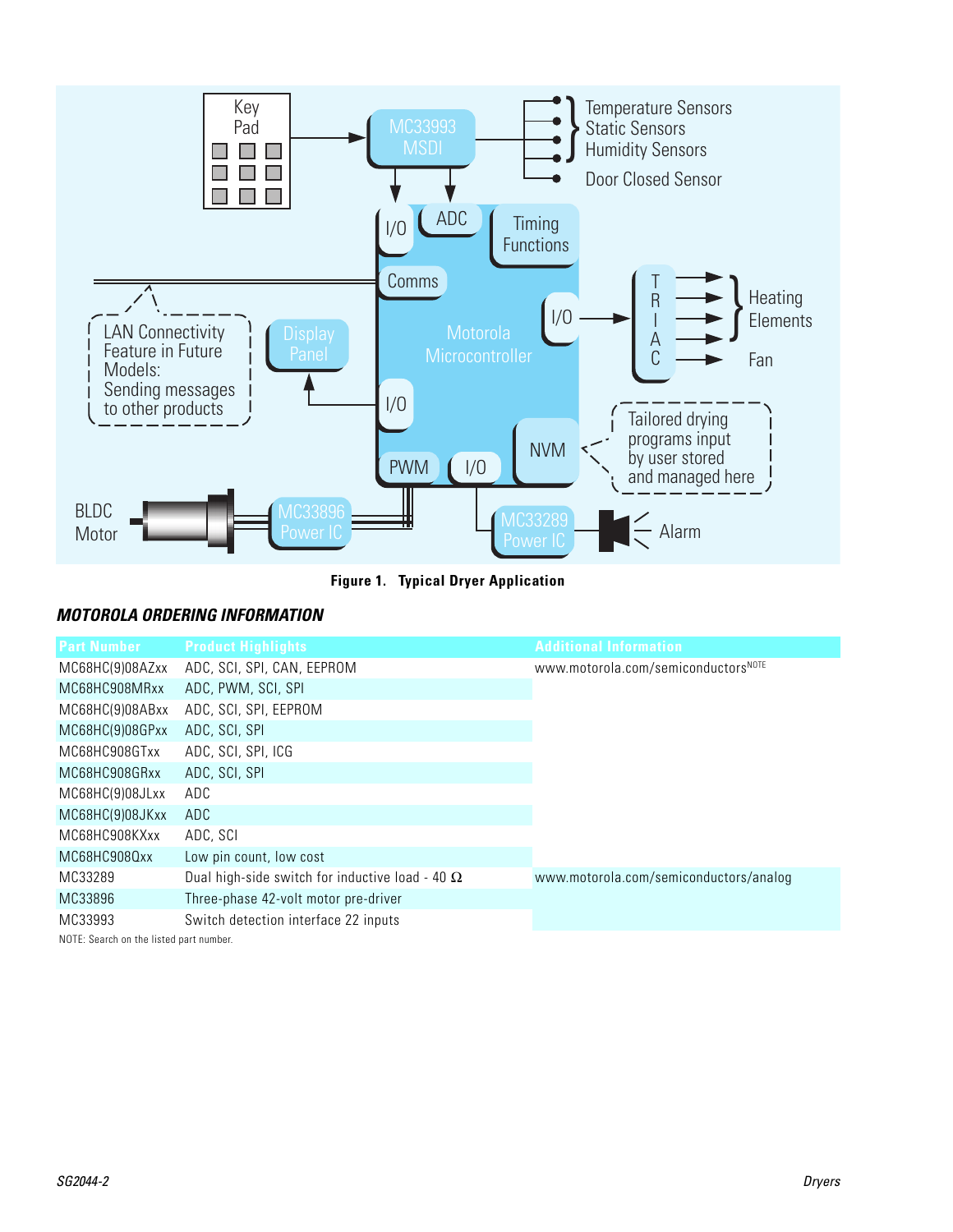## *DESIGN CHALLENGES*

Today's appliance designers face multiple challenges beyond the appliance's base functionality of:

### **Cost**

The highly competitive, high-volume, and cost-sensitive appliance market can save thousands of dollars by eliminating just a few cents from the solution's cost.

#### **Flexibility**

New models are introduced every year, as products have a relatively short life cycle. Software problems must be quickly eliminated, which requires professional development tools and faster, more efficient development cycles.

#### **Noise**

Minimum levels of noise and vibration are desirable. As consumers become busier, multiple appliances are simultaneously in use, especially at night when electricity rates are lower.

#### **Legislation**

Energy regulations, combined with consumer demand for efficient appliances that consume less energy, water, and laundry products, are forcing manufacturers to design their products to meet these requirements.

#### **Measurement Accuracy**

The ability to measure temperature, humidity, and static in the dryer enables the appliance to operate at maximum efficiency.

## *MOTOROLA SOLUTION*

Motorola is the Flash microcontroller industry leader. Flash memory is a nonvolatile memory (NVM) technology that provides:

- Reduced time to market with application re-programmability
- Improved write/erase and data retention performance for Flash, which allows the user to define preferred settings
- Faster Flash memory programming and erase times
- Flexible block protection and security
- EEPROM emulation

Embedded Flash brings new design flexibility:

- Provides end-of-line customizing for regional variations in consumer demands
- Provides software-enabled intelligence to satisfy changing legislation
- Supports remote diagnostics and preventative maintenance
- Minimizes programming costs
- Increases code flexibility with production line programming
- Reduces code obsolescence, which saves on scrapped product costs
- Shortens lead times, which improves time to market
- Standardizes platforms, which reduces product variability
- Eliminates sockets and rework with in-system programmable Flash
- Provides for field upgrades and allows remote reprogramming of the microcontroller
- Eliminates the need for external EEPROM by using EEPROM emulation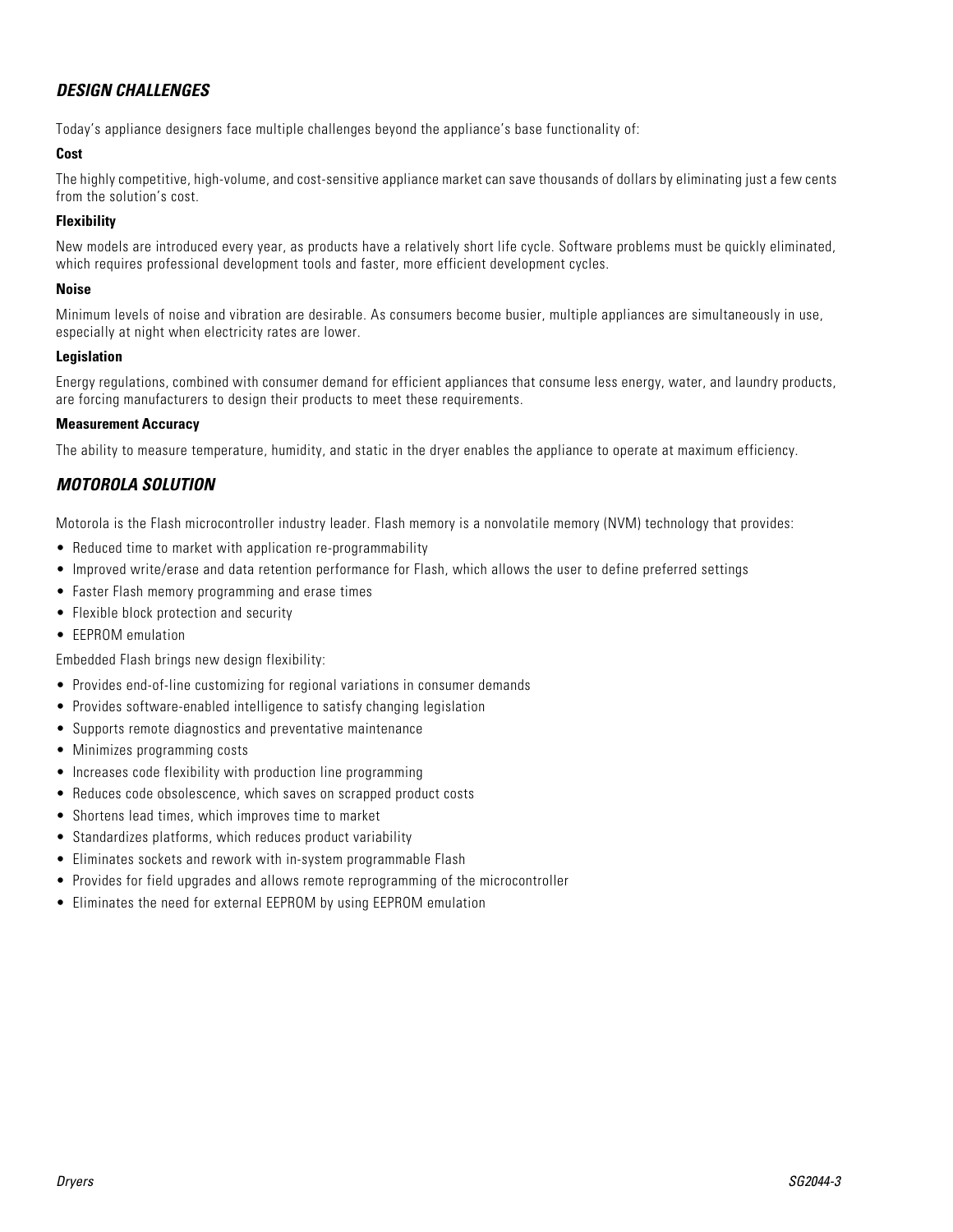## *DEVELOPMENT TOOLS*

| <b>Tool Type</b> | <b>Product Name</b>                                | Vendor            | <b>Description</b>                                                                                                                                           |
|------------------|----------------------------------------------------|-------------------|--------------------------------------------------------------------------------------------------------------------------------------------------------------|
| Software         | CWHC08ASM                                          | <b>Metrowerks</b> | CW ASM tools for HC08                                                                                                                                        |
| Software         | CWHC08                                             | <b>Metrowerks</b> | CW full package for HC08                                                                                                                                     |
| Software         | CWHC08CC                                           | <b>Metrowerks</b> | Stand-alone C/C++/cC++/EC++ compiler for HC08                                                                                                                |
| Software         | CWHC08MIG                                          | <b>Metrowerks</b> | CW full package for HC08 migration                                                                                                                           |
| Hardware         | 68HC08 emulators, cables, and<br>adapters          | Motorola          | Emulation modules, flex cables, and target head<br>adapters in support of 68HC08 MCUs                                                                        |
| Hardware         | 68HC08 programmers                                 | Motorola          | Programmer boards in support of 68HC08 MCUs                                                                                                                  |
| Development      | MON08 Cyclone                                      | Motorola          | Provides all the capabilities of the MON08 Multilink<br>plus the ability to function as a stand-alone<br>programmer with push buttons and LED user interface |
| Development      | <b>MON08 Multilink</b>                             | Motorola          | Low-cost development tool for 68HC08 Flash MCUs                                                                                                              |
| Development      | In-Circuit Simulator (ICS) kits                    | Motorola          | Low-cost tools for developing and debugging target<br>systems incorporating 68HC08 MCUs                                                                      |
| Development      | Modular Evaluation System (MMEVS) Motorola<br>kits |                   | Economical, two-board emulator for the 68HC(9)08<br><b>MCUs</b>                                                                                              |
| Development      | Modular Development System<br>(MMDS) kits          | Motorola          | Full-featured emulator system for developing<br>embedded systems using 68HC(9)08 MCUs                                                                        |

For detailed information, refer to the "Microcontrollers" section of SG1011/D, *Software and Development Tools*.

## *RELATED INFORMATION*

For inquiries about Motorola products, contact the Technical Information Center at 800-521-6247, or visit us online at www.motorola.com/semiconductors.

| Document Number  | <b>Description</b>                                                   |
|------------------|----------------------------------------------------------------------|
| APDPAK/D         | Analog ICs Integrated Solutions Pitch Pack                           |
| SG1002/D         | Analog Product Selector Guide                                        |
| 8-16BITPAK/D     | MCU 8- and 16-Bit Sales Binder                                       |
| BR68HC08FAMAM/D  | 68HC08 Family: High Performance and Flexibility                      |
| CWDEVSTUDFACT/D  | CodeWarrior™ Development Studio for 68HC08, Special Edition Brochure |
| FLYREMBEDFLASH/D | Embedded Flash: Changing the Technology World for the Better         |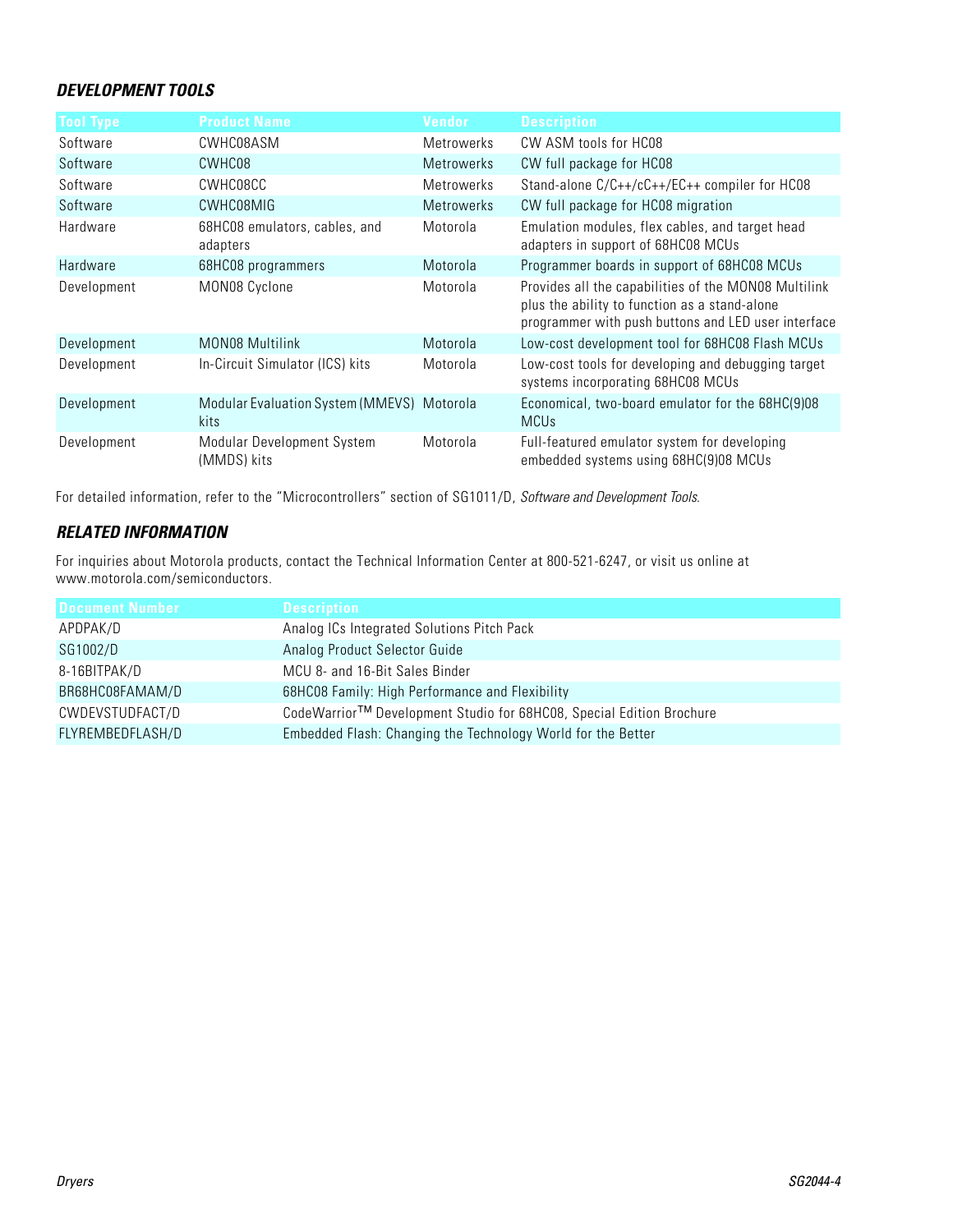# *NOTES*